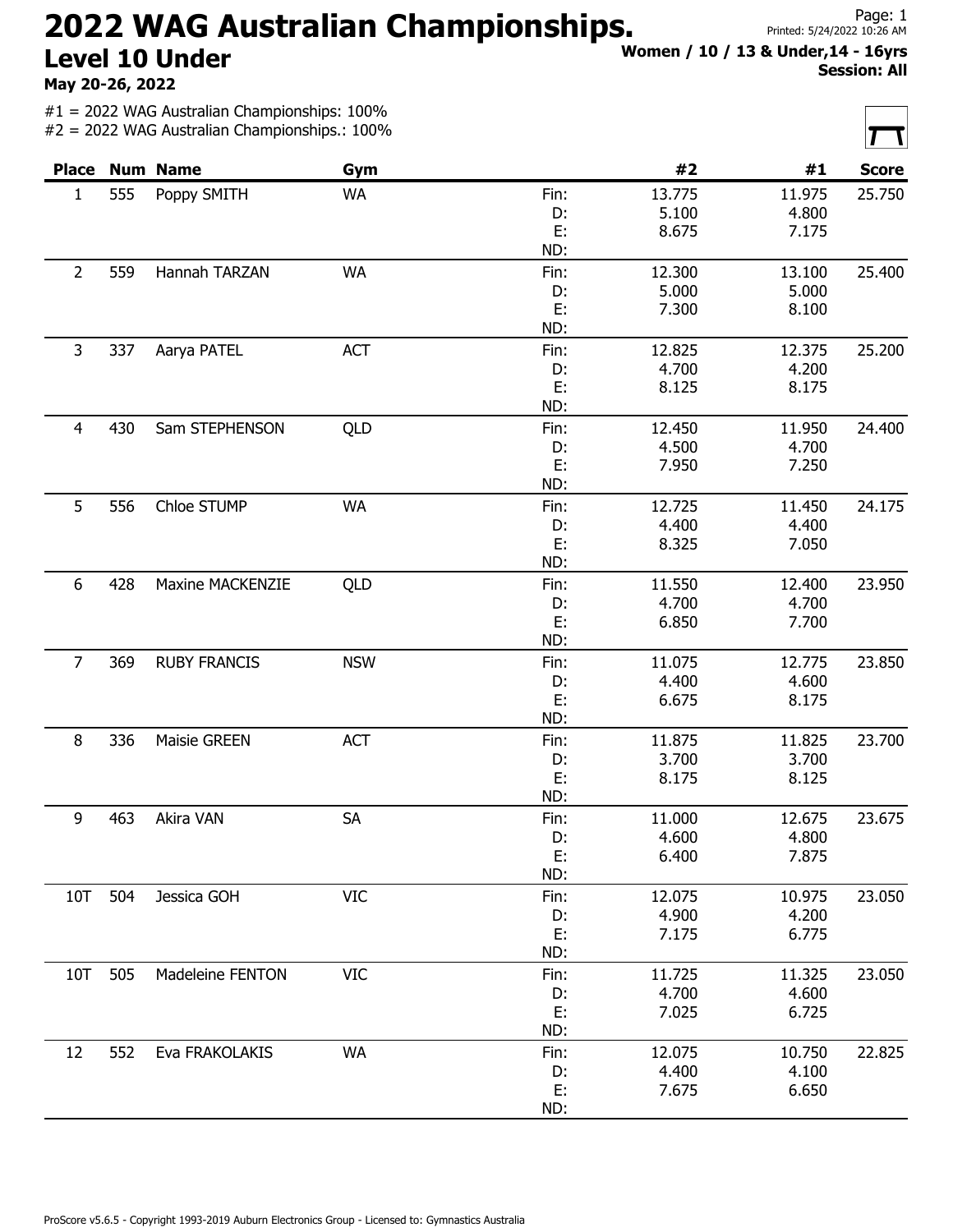## 2022 WAG Australian Championships. Level 10 Under

May 20-26, 2022

#1 = 2022 WAG Australian Championships: 100% #2 = 2022 WAG Australian Championships.: 100%

| ProScore v5.6.5 - Copyright 1993-2019 Auburn Electronics Group - Licensed to: Gymnastics Australia |  |  |
|----------------------------------------------------------------------------------------------------|--|--|

|              |     | $\pi z$ – 2022 YVAO Adad diidri Championamps 100 70 |            |          |          |          | I<br>$\mathbf{I}$ |
|--------------|-----|-----------------------------------------------------|------------|----------|----------|----------|-------------------|
| <b>Place</b> |     | <b>Num Name</b>                                     | Gym        |          | #2       | #1       | <b>Score</b>      |
| 13           | 373 | Caitlin JONES                                       | <b>NSW</b> | Fin:     | 12.300   | 10.425   | 22.725            |
|              |     |                                                     |            | D:       | 4.500    | 4.500    |                   |
|              |     |                                                     |            | E:       | 7.800    | 5.925    |                   |
|              |     |                                                     |            | ND:      |          |          |                   |
| 14           | 370 | Waiaria ELLIS                                       | <b>NSW</b> | Fin:     | 10.275   | 12.300   | 22.575            |
|              |     |                                                     |            | D:       | 4.500    | 5.000    |                   |
|              |     |                                                     |            | E:       | 5.775    | 7.300    |                   |
|              |     |                                                     |            | ND:      |          |          |                   |
| 15           | 503 | Indianna GILSON                                     | <b>VIC</b> | Fin:     | 11.325   | 11.125   | 22.450            |
|              |     |                                                     |            | D:       | 4.400    | 4.400    |                   |
|              |     |                                                     |            | E:       | 7.025    | 6.825    |                   |
|              |     |                                                     |            | ND:      | $-0.100$ | $-0.100$ |                   |
|              |     |                                                     |            |          |          |          |                   |
| 16           | 420 | Madison JONES                                       | QLD        | Fin:     | 10.775   | 11.650   | 22.425            |
|              |     |                                                     |            | D:       | 3.800    | 4.500    |                   |
|              |     |                                                     |            | E:       | 6.975    | 7.150    |                   |
|              |     |                                                     |            | ND:      |          |          |                   |
| 17           | 376 | Maisie WILDE                                        | <b>NSW</b> | Fin:     | 11.375   | 10.875   | 22.250            |
|              |     |                                                     |            | D:       | 4.300    | 4.300    |                   |
|              |     |                                                     |            | E:       | 7.075    | 6.575    |                   |
|              |     |                                                     |            | ND:      |          |          |                   |
| 18           | 375 | <b>Tyarn LEES</b>                                   | <b>NSW</b> | Fin:     | 11.350   | 10.775   | 22.125            |
|              |     |                                                     |            | D:       | 4.700    | 4.900    |                   |
|              |     |                                                     |            | E:       | 6.650    | 5.875    |                   |
|              |     |                                                     |            | ND:      |          |          |                   |
| 19           | 372 | Milly CRAIG                                         | <b>NSW</b> | Fin:     | 10.125   | 11.075   | 21.200            |
|              |     |                                                     |            | D:       | 4.200    | 4.200    |                   |
|              |     |                                                     |            | E:       | 5.925    | 6.875    |                   |
|              |     |                                                     |            | ND:      |          |          |                   |
|              |     |                                                     |            |          |          |          |                   |
| 20           | 422 | Ava TYLER                                           | QLD        | Fin:     | 10.900   | 9.875    | 20.775            |
|              |     |                                                     |            | D:       | 4.300    | 4.500    |                   |
|              |     |                                                     |            | E:       | 6.600    | 5.375    |                   |
|              |     |                                                     |            | ND:      |          |          |                   |
| 21           | 338 | Georgia GODWIN                                      | <b>ACT</b> | Fin:     | 9.875    | 10.000   | 19.875            |
|              |     |                                                     |            | D:       | 3.800    | 3.400    |                   |
|              |     |                                                     | E:         | 6.075    | 6.600    |          |                   |
|              |     |                                                     | ND:        |          |          |          |                   |
| 22           | 374 | Stella ROBERTSON                                    | <b>NSW</b> | Fin:     | 10.750   | 8.850    | 19.600            |
|              |     |                                                     |            | D:       | 4.900    | 4.400    |                   |
|              |     |                                                     | E:         | 5.850    | 4.450    |          |                   |
|              |     |                                                     |            | ND:      |          |          |                   |
| 23           | 425 | Zoe ANDERSEN                                        | QLD        | Fin:     | 10.450   | 8.650    | 19.100            |
|              |     |                                                     |            |          | 3.500    | 3.500    |                   |
|              |     |                                                     |            | D:<br>E: | 6.950    | 5.150    |                   |
|              |     |                                                     |            |          |          |          |                   |
|              |     |                                                     |            | ND:      |          |          |                   |
| 24           | 362 | Alyssa BARKLEY                                      | <b>NSW</b> | Fin:     | 0.000    | 11.800   | 11.800            |
|              |     |                                                     |            | D:       | 0.000    | 4.100    |                   |
|              |     |                                                     |            | E:       | 0.000    | 7.700    |                   |
|              |     |                                                     | ND:        |          |          |          |                   |